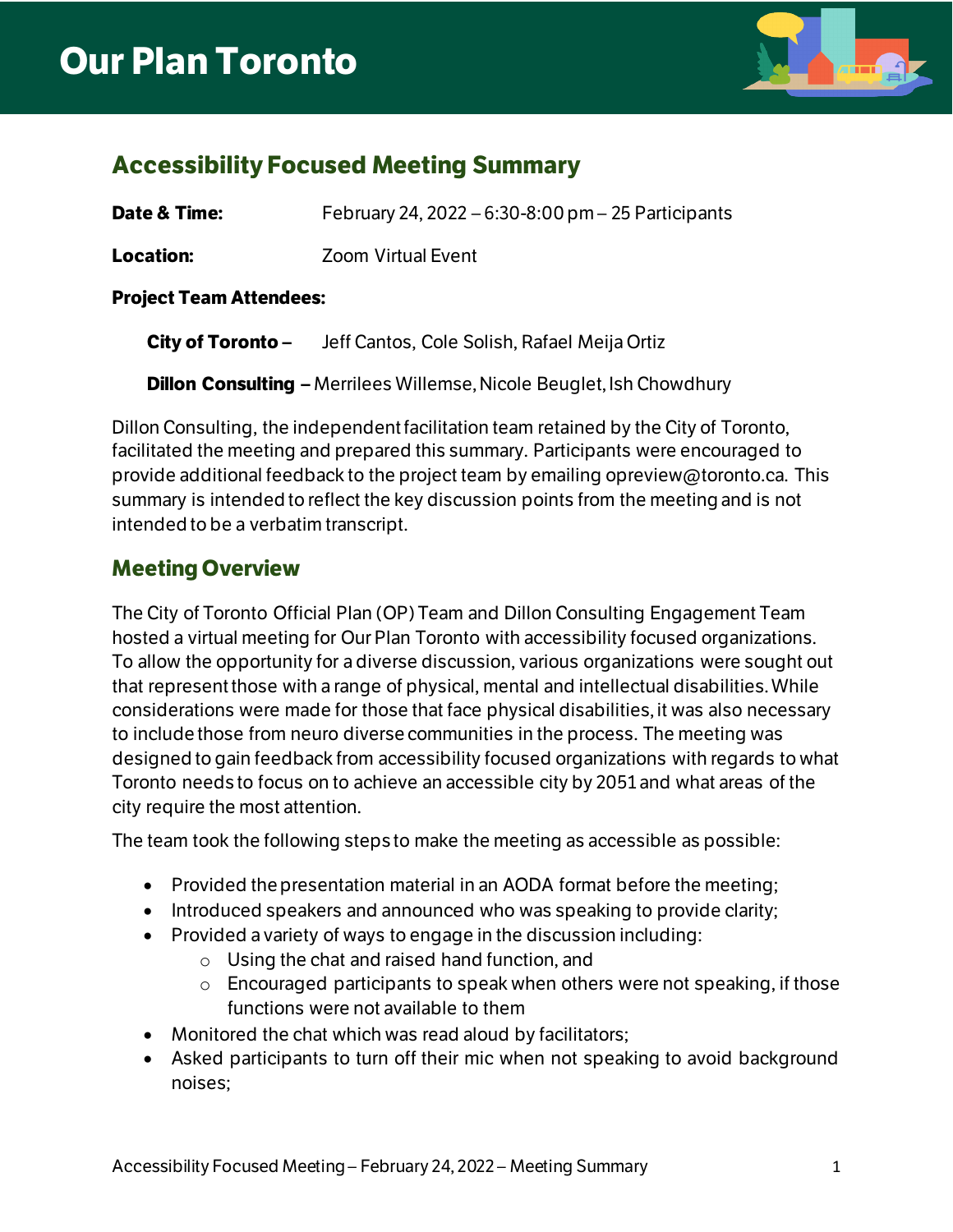## **Our Plan Toronto**



- Offered a 10 minute break half way through the meeting; and
- Recorded the presentation which was distributed to participants.

#### **Meeting Format and Agenda**

The event was held via Zoom as a virtual meeting with closed captioning. The format included an AODA formatted presentation, a facilitated Q&A with a 10-minute break, and the active use of the Chat and raised hand function.

The agenda for the meeting included:

- 1. What is Our Plan Toronto
- 2. Overview of the Process
- 3. Key Issues Raised Related to Accessibility
- 4. Discussion with a 10-minute break

#### **Summary of Facilitated Q&A Discussion**

The following summary documents the input, issues and ideas raised during the facilitated group discussion. Consideration was placed to accessibility questions and comments surrounding housing, employment, environment and complete communities. Through these themes, a discussion was led on how Toronto can become more accessible by 2051 and what areas of the city require the most attention. Contributions were provided by participants through a mix of verbal and written questions and commentary pertaining to the issues and ideas discussed. This summary is intended to reflect the key discussion points and is not intended to be a verbatim transcript.

#### **Summary of input/issues/ideas raised:**

- People felt disability issues aren't considered and that they aren't represented in the planning process; the disabilitycommunity needs to be more involved. Participants were asking for more systemic changes within the City, and allowing those with disabilities more employment opportunities in areas to provide better accessibility perspectives in decision making and planning.
- Participants expressed there is a chronic need for accessible, affordable, and supportive housing, and the City is not holding developers accountable. There needs to be affordable housing with adequate space given to units for those with accessibility needs.
- It was expressed that people with intellectual disabilities are often left out of disability/inclusivity conversations when it comes to accessible housing.
- Participant voiced concerns that funding that is provided to developers, end up providing accessible housing on remote streets where autistic and intellectually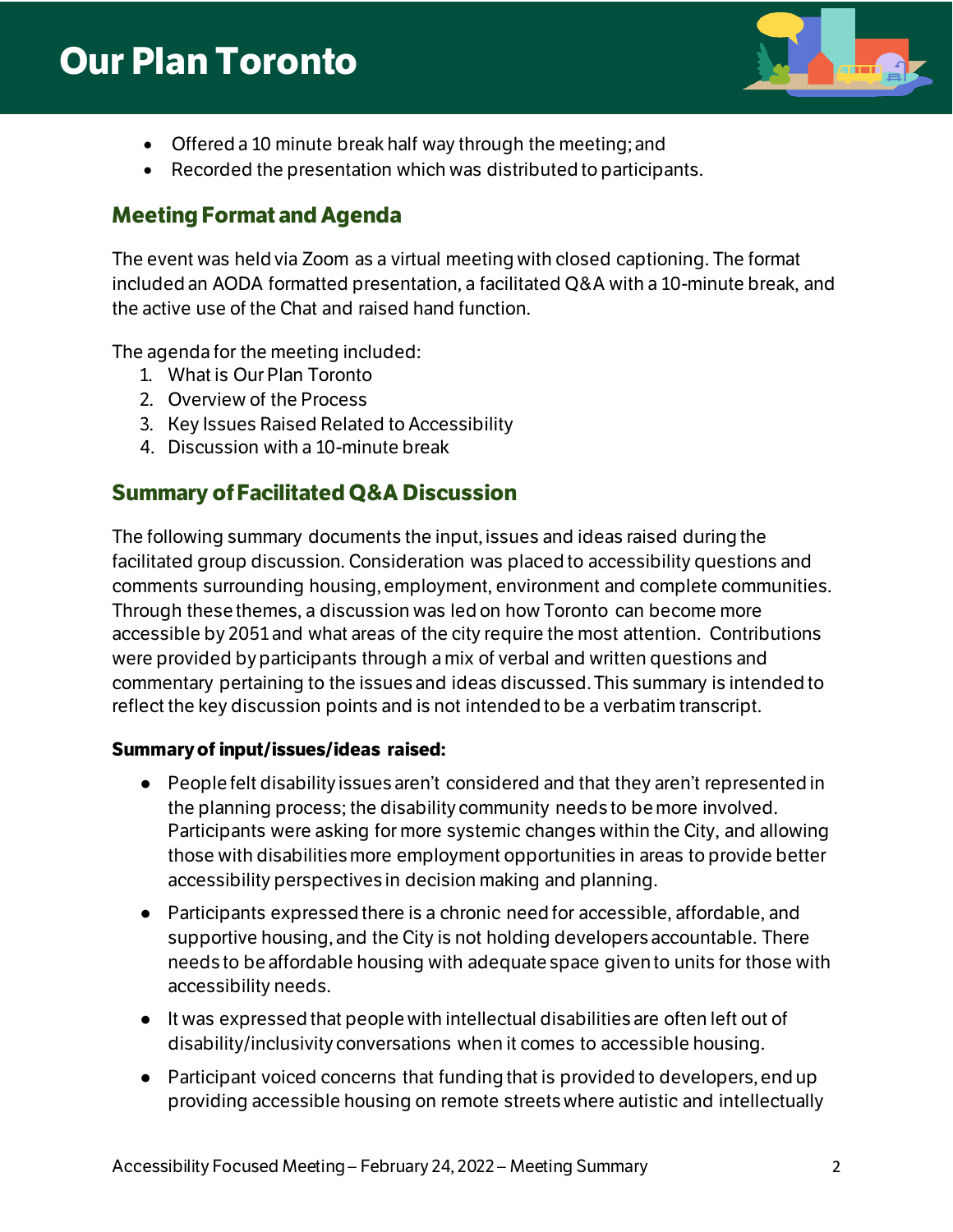# **Our Plan Toronto**



disabled people are grouped and segregated from regular community life. They want a change from this institutionalized style living of the unregulated group homes, and for autistic and others with disabilities to have a choice on where to live, who they live with and access to support they need to help with their disabilities.

- People felt that while accessible spaces and features are built, they don't remain accessible if there is no long-term maintenance to follow it. While curb cuts to sidewalks help mobility, it makes it challenging if there is not adequate plowing when it snows. Snow removal has posed a mobility challenge for many, not just to paths but parks and recreational spaces as well.
- Inquiries were made to if complete communities will place consideration to the complexities surrounding those with accessibility needs. This being primarily to mobility, access to transportation to get to necessities such as food stores and other retail, while also nourishing independence, spontaneity and safety.
- People inquired to if ODSP would be considered towards accessible and affordable housing.
- There was a comment to care occupancy, and how this has often been limited to hospitals and senior care centres. With more starting to live in condominiums, consideration should be placed on how to provide this service to those in wheelchairs or from a fire safety perspective.
- People expressed emphasis on how Toronto needs to be a pedestrian city first. Many with disabilities can't drive, and walking becomes challenging when sidewalks aren't connected or easily accessible. This would be beneficial to the elderly and children as well; there needs to be stronger pedestrian infrastructure all throughout the year.
- People inquired about providing exemptions to accessibility projects to help streamline the process. Things such as converting regular parking into accessible parking, or assisting development applications to not get caught up in the zoning process when it comes to accessibility.
- They expressed that accessible information is essential. Ensuring that all official documents are accessible for assistive technologies (e.g. screen readers); and ensure that accessibility is always a consideration when adopting new technologies.
- There was curiosity to how often apartments are upgraded to accommodate those with accessibilities; things such as kitchens appliances and cupboards. It is often that units are only upgraded when vacated.